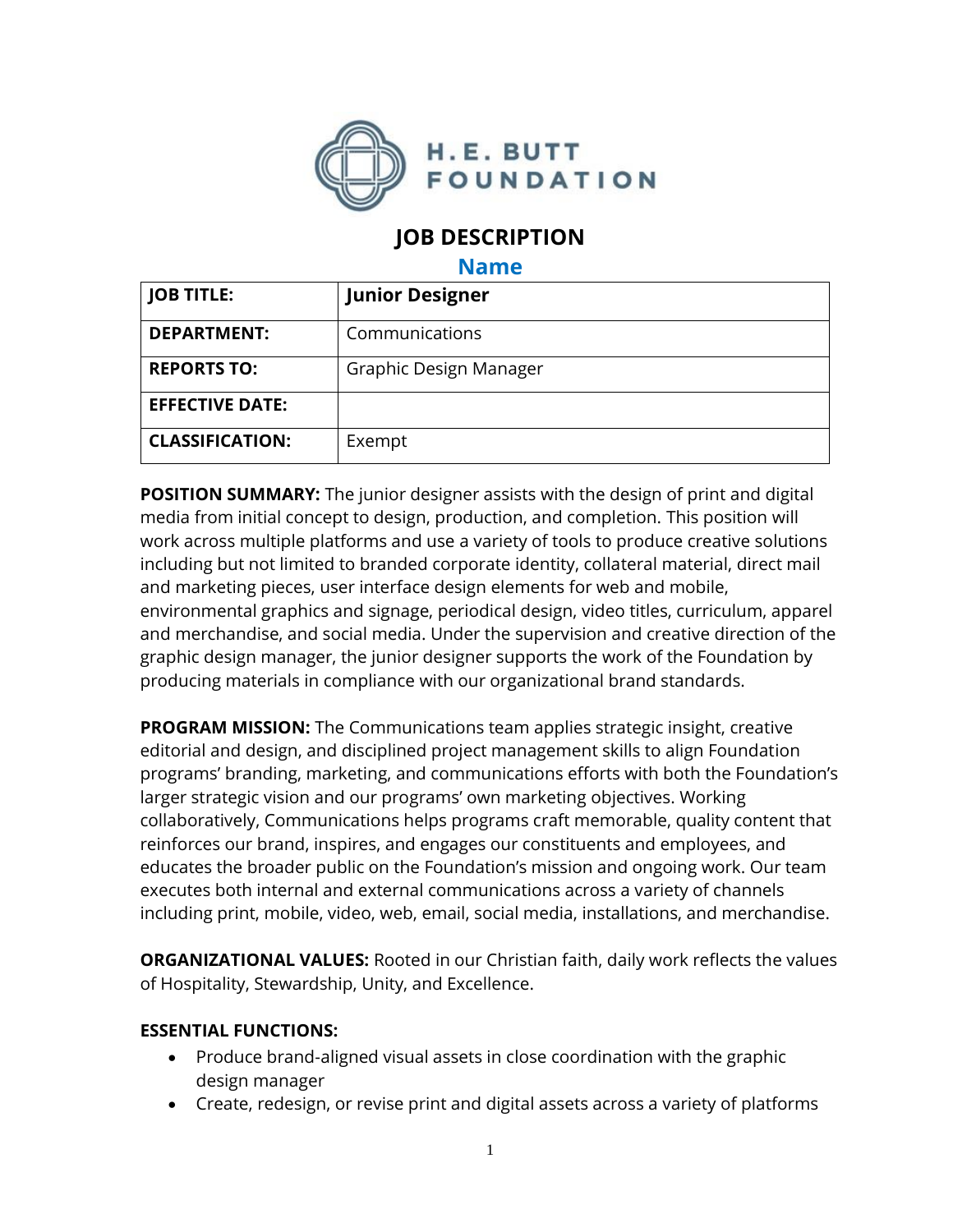e.g., brochures, booklets, periodicals, merchandise, mass mail letters, stickers, t-shirts, websites, landing pages, maps, social media content, emails, video graphics, infographics, and iconography

- Maintain and reinforce a positive relationship between Communications and programs, departments, vendors, and key stakeholders
	- o Work with identified stakeholders to ascertain their communication needs, estimate scope of work and budget, and communicate clearly with project manager and graphic design manager
- Present design work and rationales to management, team members, and sometimes stakeholders outside the Communications team
- Coordinate with the graphic design manager, senior director of communications, writers, developers, and program and department teams to ensure all assets clearly communicate the Foundation's objectives, are in alignment with the brand and existing materials, and are completed on time and within budget
	- o Research for communication and design projects, sourcing appropriate vendors, assessing best practices, implications for Foundation mission, and efficiencies/cost-savings
	- $\circ$  Produce clear and concise recommendations based on well documented research
	- o Source and manage approved print/production vendors, seeing projects through to completion with necessary reviews, approvals, feedback, and liaising between vendor, graphic designer, and Foundation stakeholders
- Support the Foundation's brand guidelines through communication and facilitation of the proper use of Foundation brand across the organization
- Participate in creative meetings and project plans, capturing action items and goals
- Prepare and execute expense reports on a regular and timely basis
- Actively participate and work with team using existing tools and structures for project and task management

## **QUALIFICATIONS:**

- Bachelor's Degree in Graphic Design, Communication Design, or another related field with strong portfolio required
- 2 5 years' experience producing print, web, and event graphic design required
- 2 5 years' experience interfacing with non-profit or institutional design clients preferred

### **COMPETENCIES–Knowledge, Skills, and Abilities:**

- Demonstrates attention to detail
- Strong written and oral communication skills
- Ability to use discretion and maintain confidentiality
- Ability to work independently and in a dynamic team setting
- Effective time management